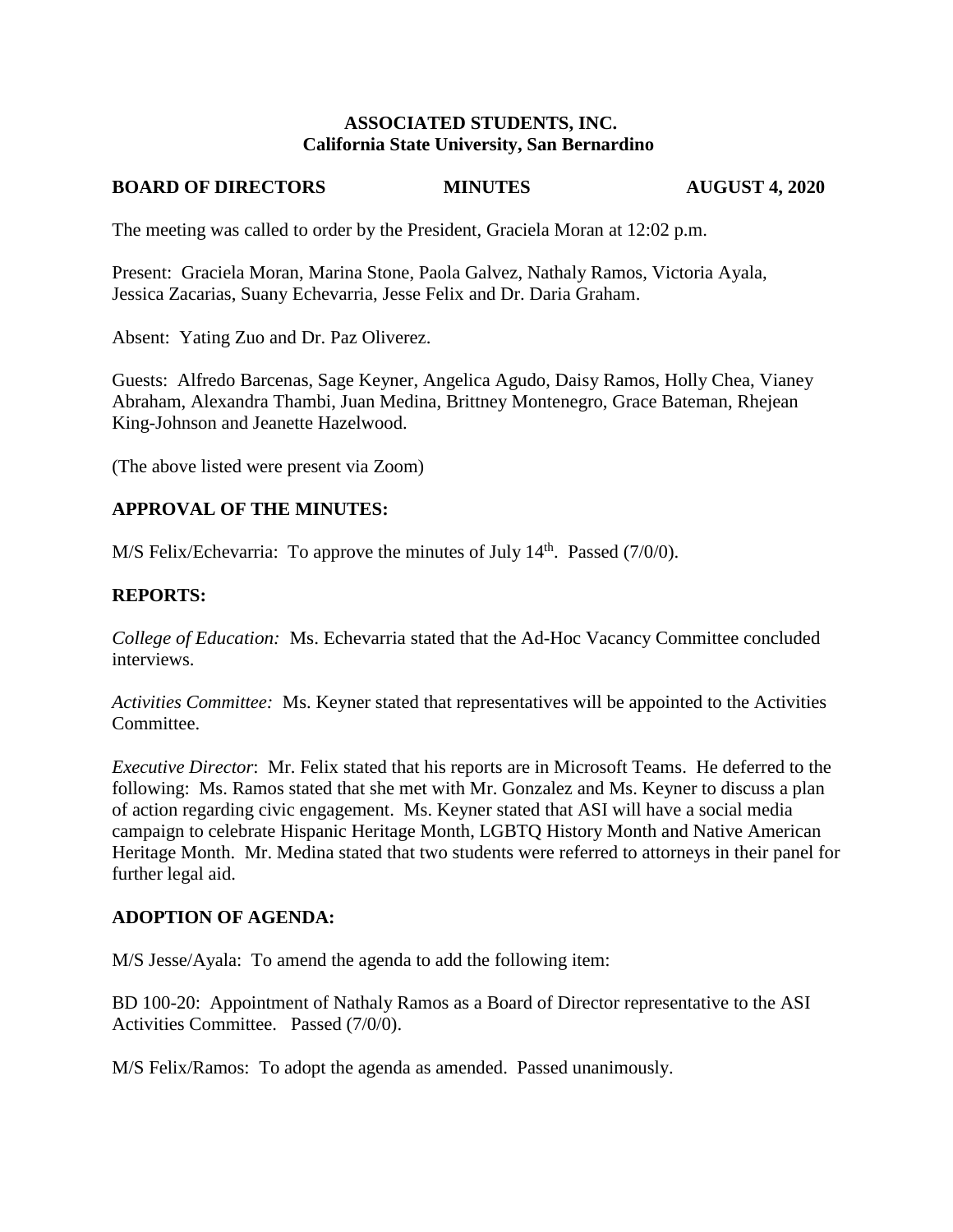## **OPEN FORUM:**

Ms. Keyner stated that ASI Programs is working on hosting open forums with Board members.

#### **NEW BUSINESS:**

#### **BD 94-20 M/S Ayala/Ramos: Appointment of Rhejean King-Johnson as the College of Arts and Letters representative to the ASI Board of Directors.**

Ms. Ayala explained that interviews for the position were conducted and spoke in favor of Ms. King-Johnson.

Mr. Felix deferred to Ms. King-Johnson who stated that she is grateful for the opportunity to represent the College of Arts and Letters.

Passed (6/0/0).

## **BD 95-20 M/S Ayala/Felix: Appointment of Angelica Agudo as the Graduate Studies representative to the ASI Board of Directors.**

Ms. Echevarria spoke in favor of Ms. Agudo.

Mr. Felix deferred to Ms. Agudo who stated that she is grateful for the opportunity to serve as the Graduate Studies Representative.

Passed (6/0/0).

## **BD 96-20 M/S Echevarria/Felix: Appointment of Holly Chea as the International representative to the ASI Board of Directors.**

Ms. Echevarria spoke in favor of Ms. Chea. She deferred to Ms. Chea who stated that she is excited to serve the students.

Passed (6/0/0).

## **BD 97-20 M/S Echevarria/Felix: Appointment of Alexandra Thambi as the Sustainability representative to the ASI Board of Directors.**

Ms. Echevarria spoke in favor of Ms. Thambi. She deferred to Ms. Thambi who stated that she is excited to represent students as the Sustainability representative.

Mr. Felix spoke in favor of Ms. Thambi.

Passed (6/0/0).